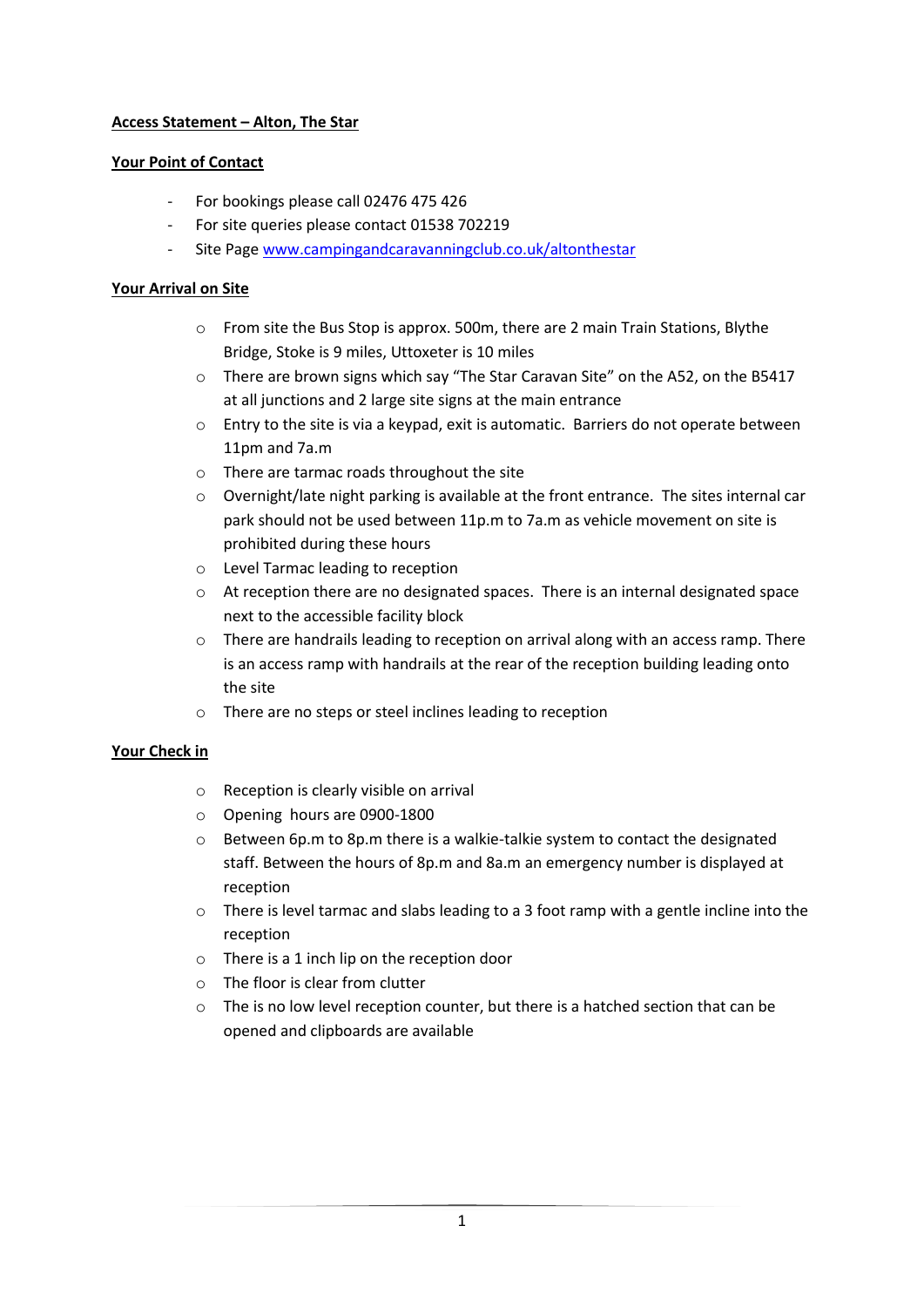## **Your Pitch**

- o Cars can be pitched next to all pitches on site
- o There are 3 pitches close to the accessible facility
- o Hardstanding pitches are gravel
- o There are 3 hardstanding pitches with electric close to facility blocks
- o There are also super service hardstanding pitches, which have electric water and waste from which the accessible facility block is close. All hardstanding pitches are level and are edged on to the site tarmac road which has a gentle incline, the grass pitches are on a gentle slope

### **Your Facilities**

- o There is a tarmac road leading to the facility block
- o There are no steps leading to the facility block 1 & 2. Facility block 3 has a step into the ladies and gents
- o The site has a gently sloping tarmac road that leads to the facility blocks
- o Level access to the facility block 1 & 2
- o There is one semi ambulant toilet cubicle in the ladies & gents in facility block 2
- o All facilities have push button taps
- o There are 2 shower cubicles with pull down seats in facility block 1 Ladies
- o Push button showers throughout
- o In facility block 1, ladies showers have 1 step up into the cubicle.
- o There is timed and sensor lighting around all facility blocks
- o There is timed and sensor lighting inside all facility blocks

#### **Your Accessible Facilities**

- $\circ$  The path is tarmac and gently sloping up to a flat area surrounding the facility block 1 & 2
- o There are no handrails leading to the accessible facility. The area is open and flat, handrails are not required
- o The approach is level tarmac
- o The toilet has handrails
- o There is a large flush handle
- o There is transfer space both sides of the toilet
- o The washbasin can be reached from the toilet
- o Washbasin taps are lever top
- o There is a hand dryer
- $\circ$  There is a half mirror above the wash hand basin and 1 above the hair dryer
- o There are handrails in the shower
- o The shower is dial operated
- o The shower is level open access
- o The floor is non-slip
- o There is a hair dryer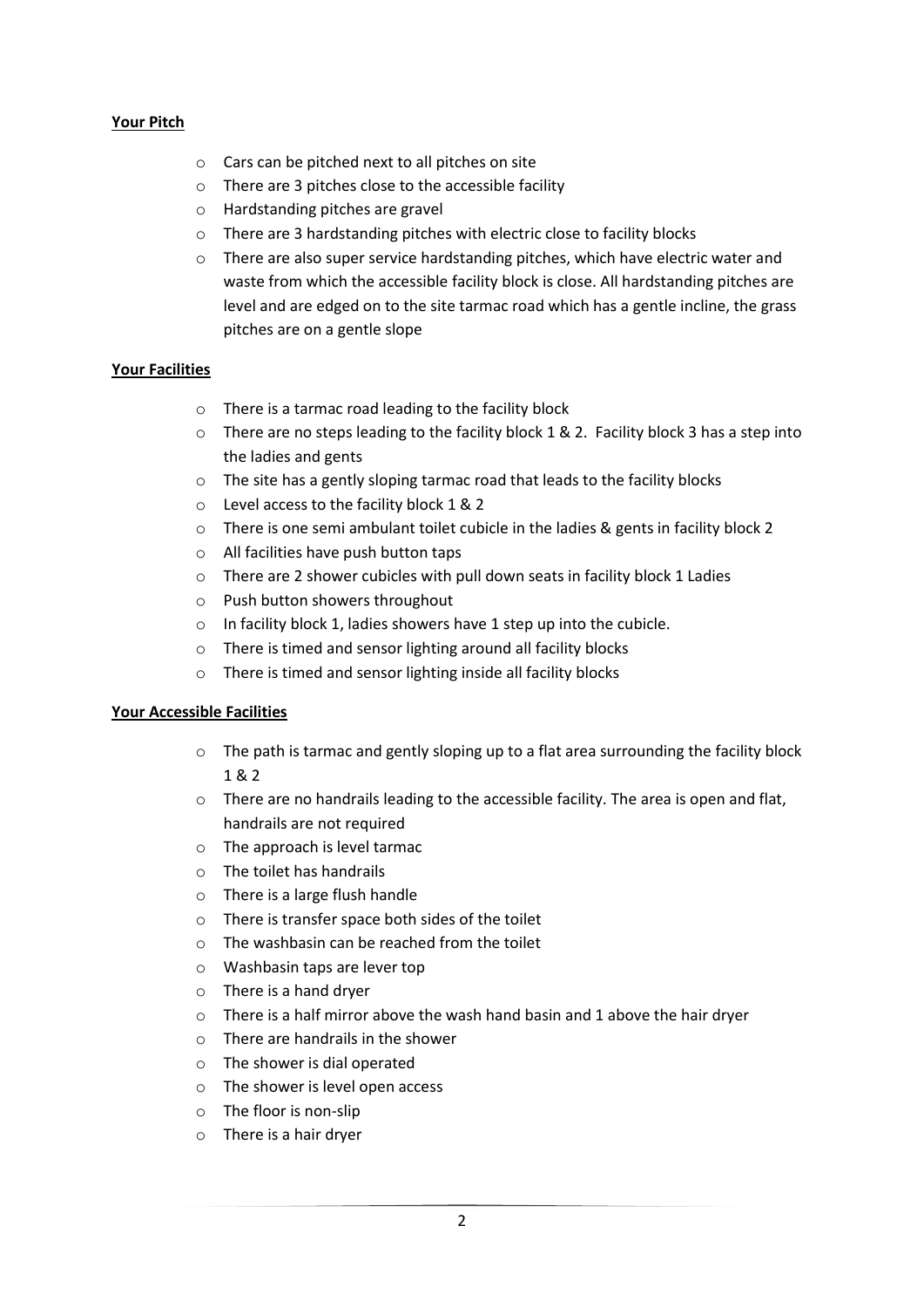o There is an emergency chord and it can be reached from the floor. It can be heard from the site team pitches, but not reception

# **Your Laundry and Food Preparation Areas**

- o All these areas have good level access over slabs
- o Washing machines are front loading
- o At least one washing machine can be loaded from the floor
- o The tumble dryers are front loading. They are stacked
- o There is a wall mounted iron
- o There is an adjustable standalone ironing board
- $\circ$  There are semi- covered washing up facilities with a roof and sides for limited protection from the elements
- o 3 sinks have lever taps and a lowered sink has push button taps
- o There are no outdoor drying areas

# **Your Recreational Areas**

- o The site has 3 picnic benches and 2 open bench seats
- o There is an outdoor children's play area
- o Access to it is over a flat tarmac road to 1 entrance, the other 2 entrances are accessible over grass
- o There is 1 picnic bench in the park
- o The play area surfaces are a mixture of rubber and bark
- o The rubber surfaced areas do not have raised edge surroundings, the bark areas have a wooden raised edge

### **Waste, Fire and Evacuation**

- o There are 3 refuse areas are situated around the site all lead off the road edges and have flat, level access
- o Paths are tarmac, there are no steps of kerbs
- o There are no handrails leading to the compound
- $\circ$  There are waste skips which are chest high with manual lift lids, there is also 1 standard size household dustbin at each point
- o There are fire triangles on site
- o There is unrestricted access to all firefighting equipment
- o There is 1 assembly point in the main entrance car park and 1 assembly point in the top field on the road side. The surfaces are tarmac leading on to gravel
- o All assembly points are accessible on a tarmac road